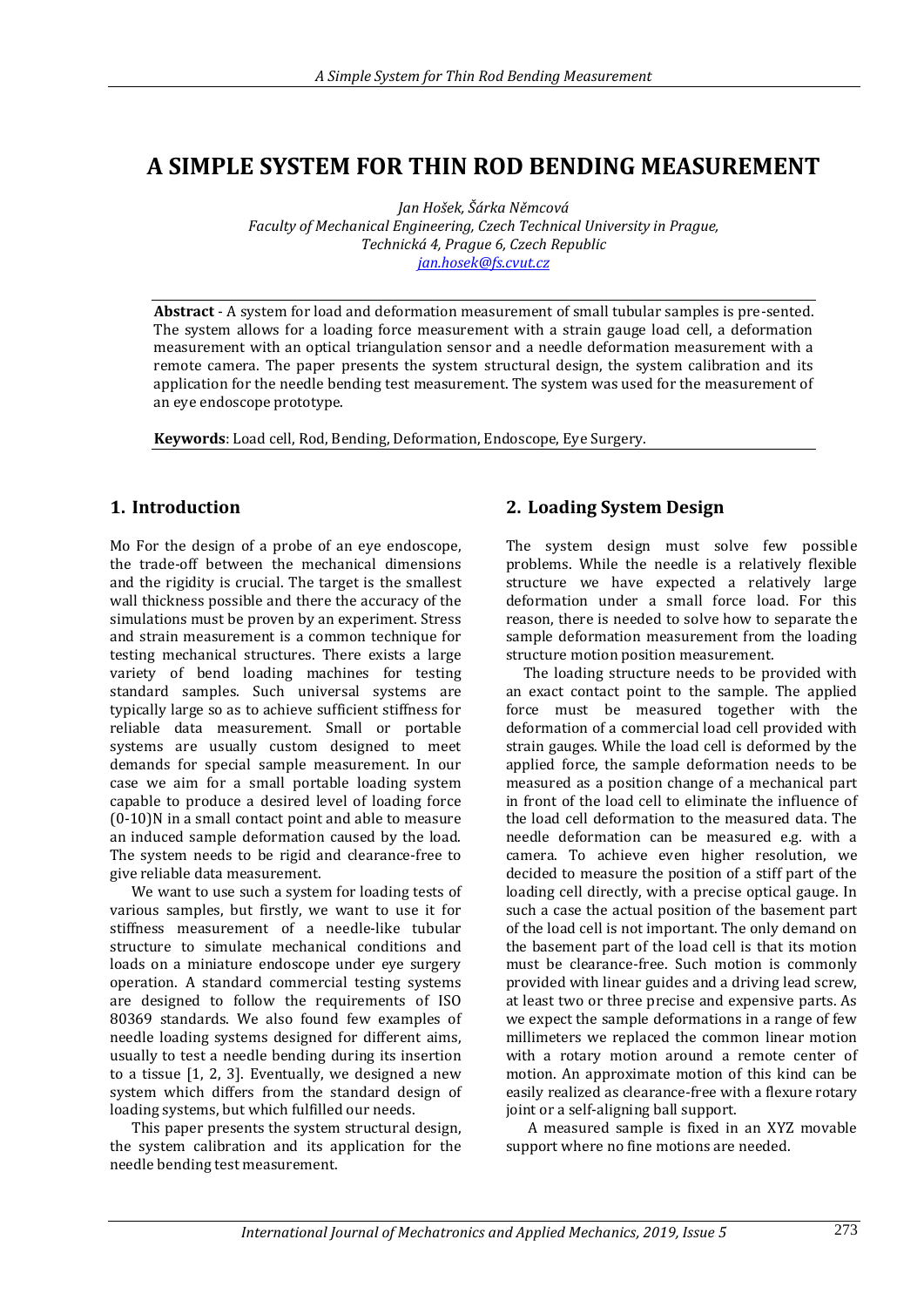The fine loading motion is performed just by the loading system rotation. Keeping in mind the Abbe principle [4], we needed to keep the loading axis free for the placement of a distance measurement gauge. This condition leads to the use of a bar cell gauge allowing for an off axis design of the system. We used a commercially available 1 kg bar load cell 775-018 GM ELECTRONIC with the HX711 balance module, processed by an Arduino Uno minicomputer.

To achieve a point-like load contact to a tubular needle we provided the load cell with a contact edge perpendicular to the sample axis. The edge was realized by a right angle optical prism. The contact between the prism and the needle surface occurs at the prism bevel surface or its edge during the loading. The prism fixed to the load cell is always loaded with compression force only.

The basement of the load cell is an aluminum beam allowing for a rotary motion around the axis at

the distance of  $L = 150$  mm from the applied load force contact position. The rotary axis is formed by centers of two balls in self-aligning ball supports of diameter  $D = 6$  mm. A small axial preload eliminates any clearance. The mass and the corresponding torque of the aluminum beam is fully compensated for with a soft compression spring. From this zero position the aluminum beam with the load cell can be adjusted with a micrometer screw in contact with a ball fixed on the top of the beam. The real position of the load cell part in contact with the sample is measured with the Micro-Epsilon optoNCDT 1402-5 gauge having 0.6 um static distance resolution in 5 mm wide position measurement working range, and under 1.5 kHz reading frequency. The overall view to the physical realization of the loading system with manual load adjustment and electronic loading force and contact position reading is shown in Fig 1.



*Figure 1: Physical realization of compact loading system with manual load adjustment and electronic loading force and sample contact position reading.*

## **3. Loading System Analysis**

The system load cell is permanently fixed to the aluminum beam so they move together by rotation around rotational axis made by two balls in contact with precisely reamed holes and lifted up with a soft spring so as to be in a point contact with the micrometer screw contact surface. The load cell can be assumed as three independently movable parts connected together with clearance-free flexure rotary joints (Fig. 2). The Part 3 of the load cell is permanently fixed to the aluminum beam and performs the same rotary motion around the axis as the aluminum beam.

The Part 2 consists of a parallelogram composed of two levers rotating in four flexure rotary joints. The Part 1 represents a rigid metal beam of the load cell capable to perform a linear motion with regard to the Part 3 when a non-zero force *F* is applied to the loading edge of the optical prism. This position change of the Part 3 is registered with the noncontact optical sensor magnetically fixed to the loading system basement. It provides the Part 3 position information independently on whether it was moved by micrometer screw adjustment or the load cell response to the contact force *F*. A detail view of the load cell and a schematic view of its Parts 1, 2, and 3 is shown in Fig 2.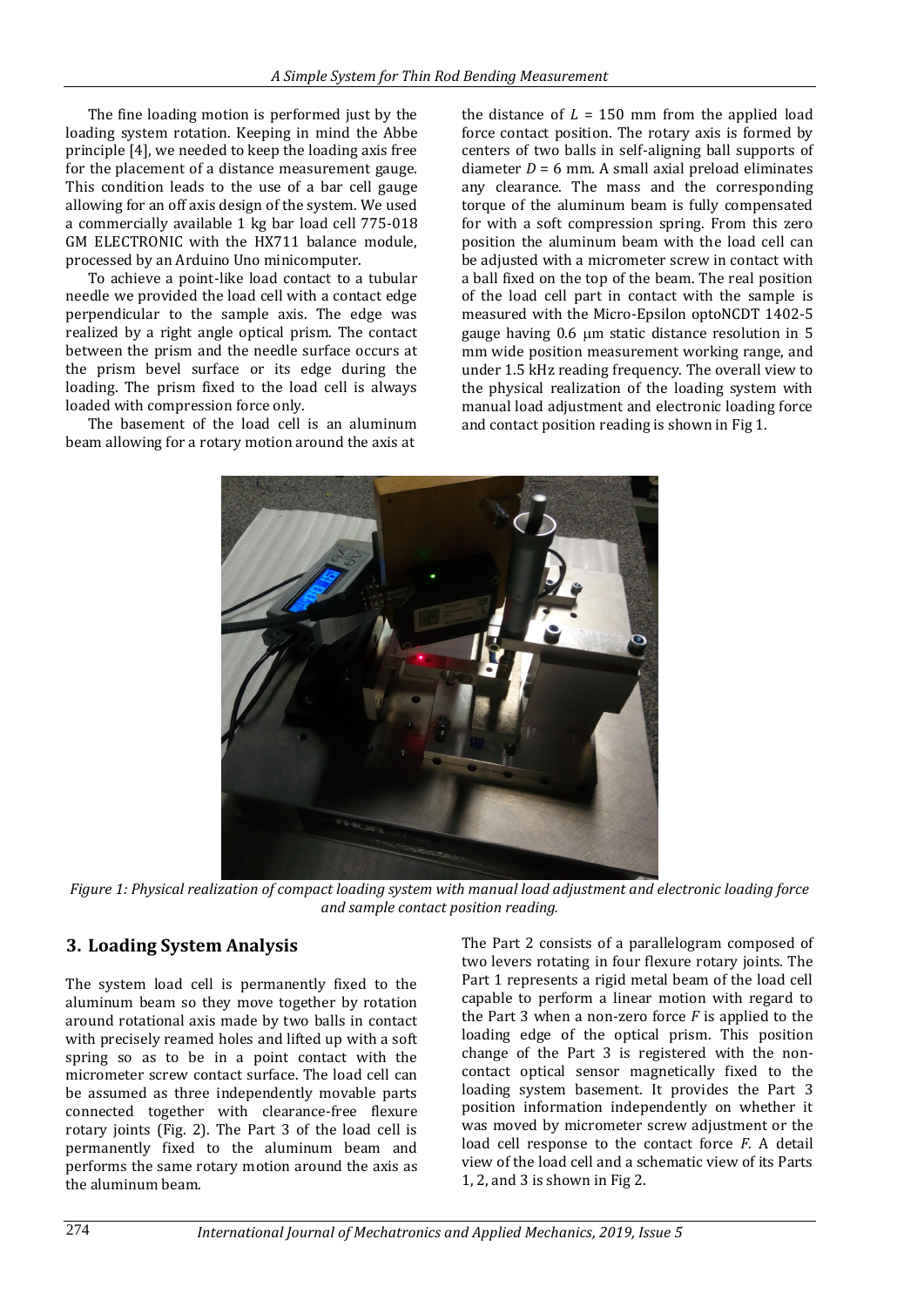



*Figure 2: A detail view to the load cell and the schematic view to its Parts 1, 2 and 3 with all forces and torques emerging within the system.*

The force *F* applied to the Part 1 is compensated for with the inverse reaction *F* and torque *M* at the contact with the Part 2. The Part 2 transfers the reaction and toque to the contact with the Part 3, where the force *F* emerges as the same as the contact force *F*. The torque *M* is given by relation

$$
M = Fd. \tag{1}
$$

The Part 3 must reach a static balance described by equations

$$
M + Fd + R_2 \frac{b}{2} - R_3 \frac{b}{2} = 0
$$
 (2)

$$
F - R_1 + S - G + R_3 + R_2 = 0 \tag{3}
$$

$$
FL - R_1L + (S - G)l' - M_f = 0,
$$
 (4)

where  $b = 30$  mm is the ball support width,  $d = 26.5$ m is the distance from the flexure joint to the force axis. *G* is the gravity force compensated by the spring force  $S = G + k\varphi l'$ , where *k* it the spring stiffness,  $\varphi$  is the rotation angle around the axis measured from the balance position where  $S = G$ ,  $l' = 100$  mm and  $L =$ 150 mm are the distances of the corresponding forces from the rotational axis, and  $M_f$  is the friction torque given by relation:

$$
M_f = f \frac{p}{2} (R_3 + R_2)
$$
 (5)

The reactions  $R_2$  and  $R_3$  compensate the torque produced by the contact force *F*. The reactions can be expressed by relations:

$$
R_3 = R_0 + R'
$$
 (6)

$$
R_2 = R_0 - R', \tag{7}
$$

By adding and subtracting the formulae (6) and (7) we get:

$$
R_3 + R_2 = 2R_0 \tag{8}
$$

$$
R_3 - R_2 = 2R'.
$$
 (9)

Solving for the individual reactions we get:

$$
R' = 2\frac{d}{b}F = 1.766F\tag{10}
$$

$$
R_1 = F\left(1 + \frac{2\nu f d}{b}\right) + k\varphi l' \frac{l' + \frac{D}{2}f}{l + \frac{D}{2}f} \tag{11}
$$

$$
R_0 = F\left(\frac{1}{2} + \frac{Dfd}{b}\right) + \frac{k}{2}\varphi l'\left(\frac{l' + \frac{D}{2}f}{L + \frac{D}{2}f} - 1\right)
$$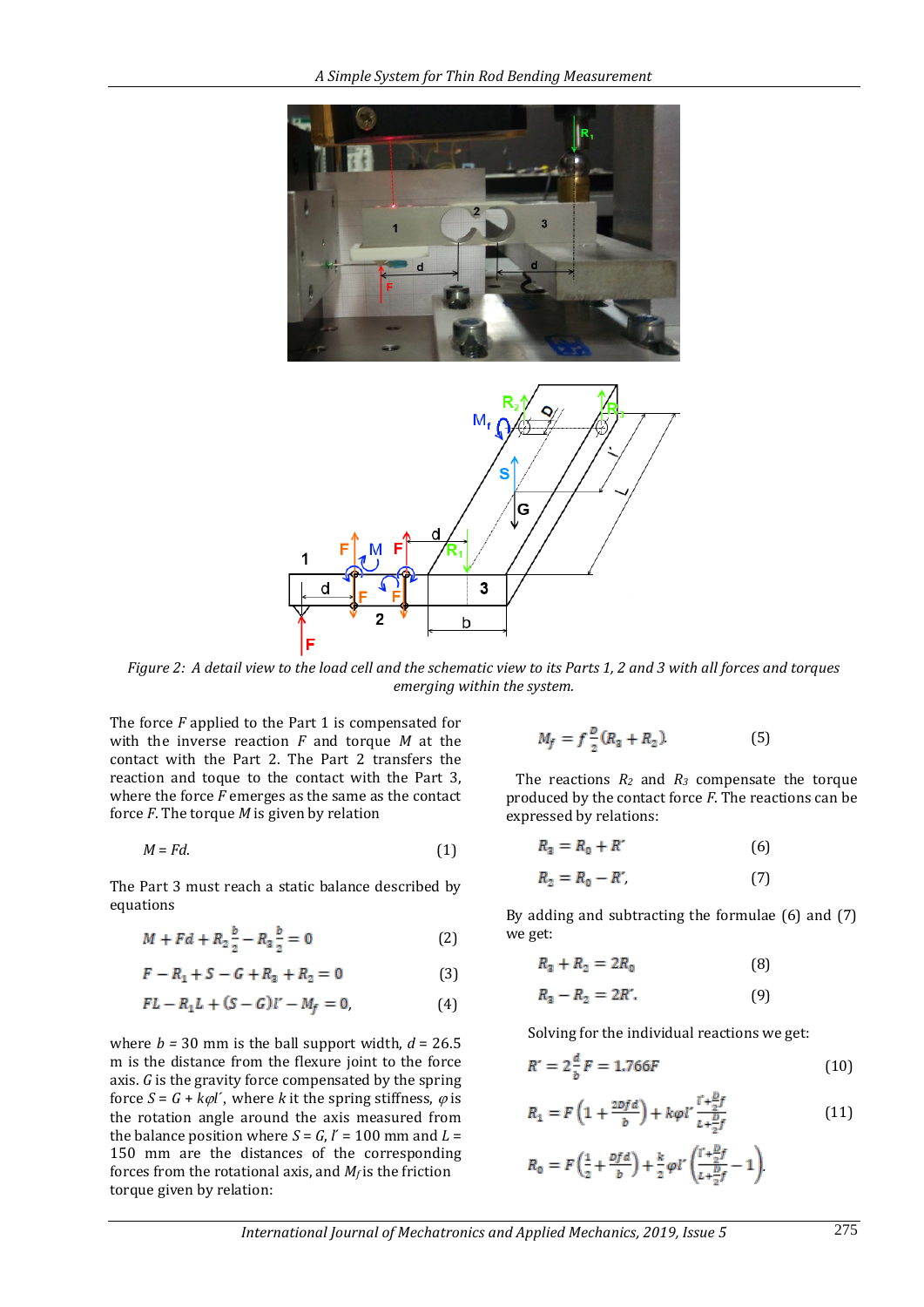The loading system design dimensions were selected to reach a high ratio of the friction torque arm *D*/2 and the actuation torque arm *L*, where 2*L*/*D* = 50. This assures that the system does not possess any motion backlash due to the friction. We also analyzed the influence of the approximate motion of the contact edge to the applied force *F*. The force *F* is changed by 10-4 times for the *z* travel distance up to ±2.12 mm from the horizontal position. If there is acceptable force  $F$  uncertainty of  $10^{-3}F$ , the total travel in *z* axis around the horizontal position can reach up to ±6.71 mm, which is much more than the used optical distance sensor working range.

#### **4. The Needle Deformation Measurement**

The aim of the system is to use it for various loading reasons. Actually we are interested in bending

characteristics of an eye endoscope under development. We decided to simulate the eye endoscope bending with a bending of a syringe needle of corresponding dimension 23G (i.e. outer diameter 0.635mm).

#### **a. Needle Three-Point Bending Test**

The 3-point bending test is a standardized test method for determination of flexural properties of beam-like specimens. For this reason, we used it as the first insight to the experimental task of the needle bending.

We put the needle on top of two 9 mm diameter rollers with center´s distance of 19 mm. We adjusted the contact loading to the center of the rollers and performed the loading in 100 µm steps set with the micrometer screw.

The needle deformation response is shown in Figure 3.



*Figure 3: A detail view to the tested needle under load from zero (left image) to maximum used load (right image).*

We took simultaneous reading of the load cell signal with 3.5 Hz and distance gauge signal with 50 Hz frequency. We synchronized the data to the maximum load time point and interpolated them to receive a limited number of data for further processing.

The recorded and processed data are shown in Figure 4.



*Figure 4: The needle deformation measurement data under 3-point bending test.*

The measured data show different characteristics for individual set position values by the micrometer screw and for dynamic motion in between those static set points, and also for the loading force's increases and decreases. The static data points show very good reproducibility (marked with green or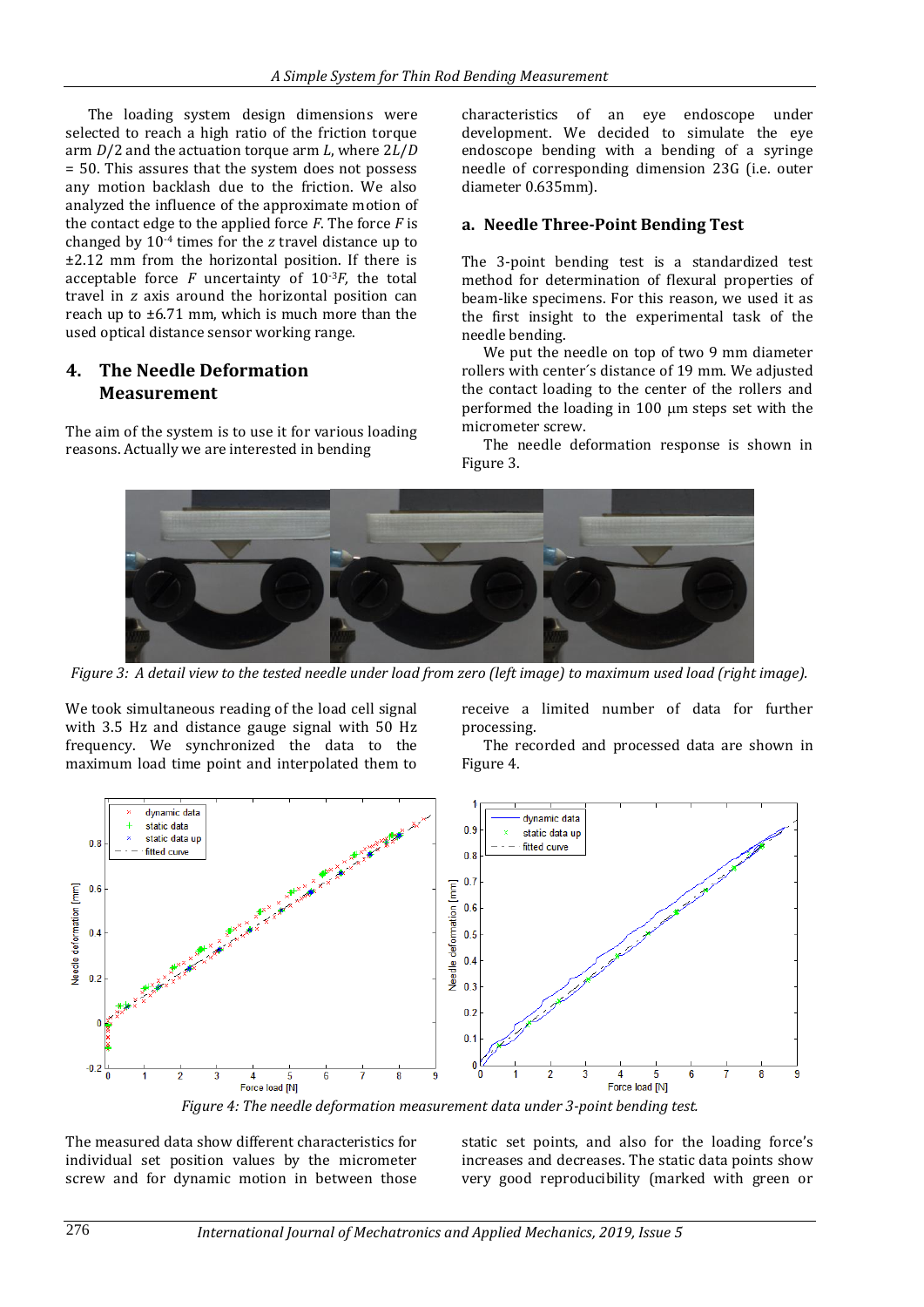blue crosses). The dynamic data - in between the static positions where needle deformation varies show always lower needle deformation under given force load compared to the static data points. It may be explained by the presence of friction forces and torques during needle motion, which decreases the bending needle reaction force. The static data show excellent linearity of *R* = 0.9999 for the increase of the loading force. Unloading data points show distinguished hysteresis and higher needle deformation caused by the applied force.

We evaluated the needle Young modulus value using the static measured data under load increases. We measured inner and outer *D* = 0.617 mm and inner *d* = 0.392 mm needle diameter respectively and evaluated the second moment of area of the beam's cross-section by relation:

$$
I_p = \frac{\pi}{64} \left( D^4 - d^4 \right) \tag{13}
$$

The Young modulus *E* can be expresses from the elastic beam theory with equation:

$$
E = \frac{L^3}{48I_p} \frac{F}{y} \tag{14}
$$

where *F* is the loading force, *y* is the beam deflection corresponding to the needle deformation and *L* is the beam length. Our data show the needle Young modulus  $E = 234.8$  GPa with repeatability  $\pm 0.5$  GPa.

While the trueness of the measurement is mainly affected with correctness of the diameters measurement the total uncertainty of the measured Young modulus value  $E = 235\pm6$  GPa with 95% confidence bounds.

#### **b. Needle Two-Point Bending Test**

We prepared also a system for a needle 2-point bending test, as such load corresponds better to the expected load scheme of the eye endoscope, where the tube is fixed at the tool end and is loaded with a force by eye cornea structure. We fixed the needle to a 23G trocar and loaded it at a given distance from the port by the loading cell optical prism bevel edge.

The needle deformation response under 2-point bending test is shown in Figure 5.



*Figure 5: A detail view to the tested needle under 2-point bending load from zero (left image) to maximum used load (right image).*

We kept the same measurement conditions for 2 point bend test as for the previous 3-point bend test just with a changed value of the individual step distance set with the micrometer screw. As the needle has lower stiffness and higher deformation under the same load level, we performed loading data measurement in  $250 \mu m$  steps. The recorded and processed data are shown in Figure 6.

The measured data show similar characteristics as in the case of the 3-point bending test.

The static data show excellent linearity  $R =$ 0.9998 for the increases of the loading force. Unloading data points show distinguished hysteresis of higher needle deformation to the applied force.

To the contrary to the 3-point bending test, the dynamic data give always higher needle deformation than for the static data load case. It may be caused by a different accumulation and release of the deformation energy of the needle during loading and unloading due to the different level and opposite direction of the friction force between the steel needle surface and glass loading prism in its contact point.

The correctness of this explanation needs to be proved with exact deformation profile measurement of the needle during its loading and unloading.